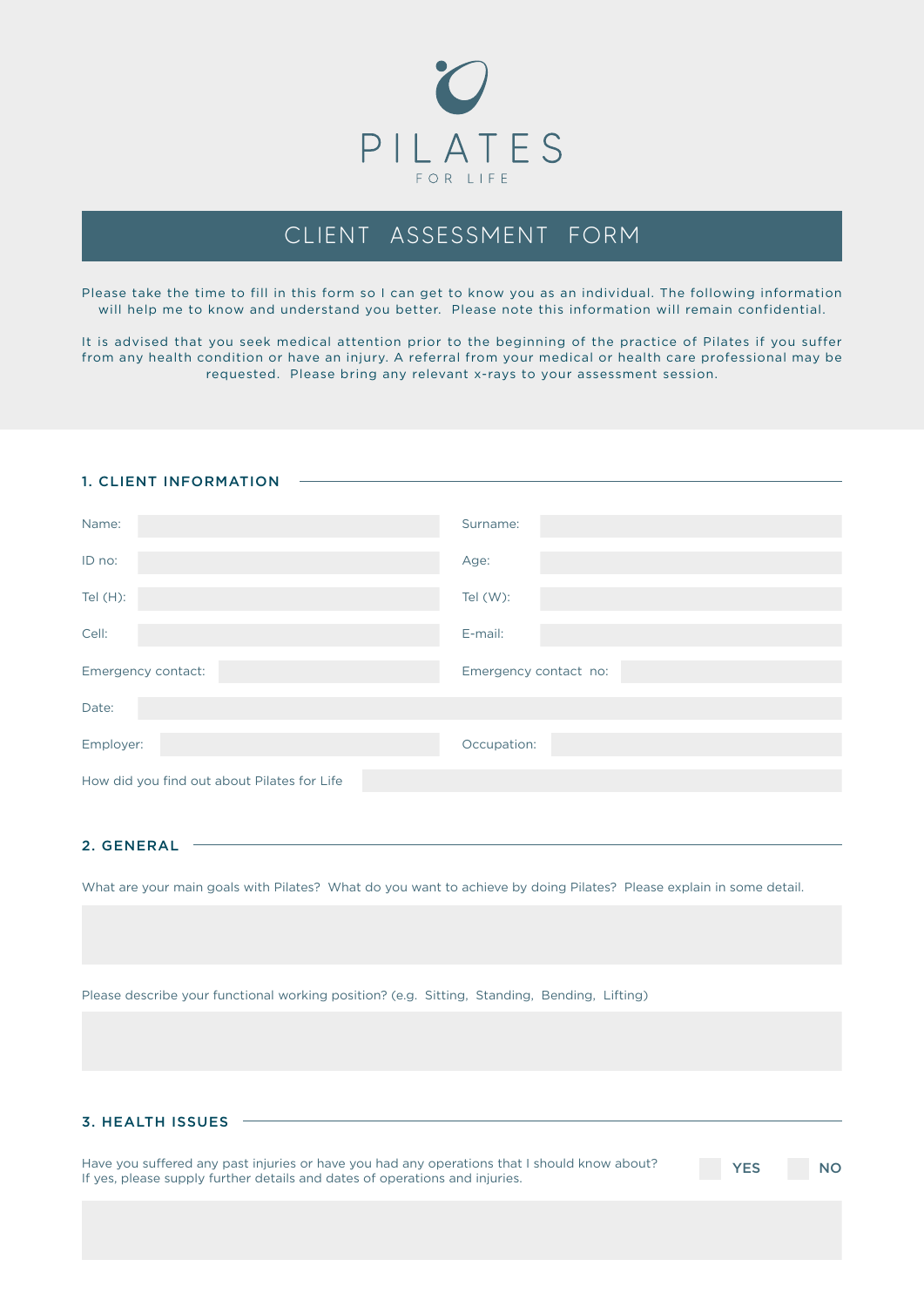| Do you have any current injuries, medical conditions or chronic pain that might influence your |  |  |  |  |
|------------------------------------------------------------------------------------------------|--|--|--|--|
| exercise programme or that you feel that I should know about?                                  |  |  |  |  |

YES NO

| <b>HEALTH ISSUES</b><br>Do you have any heart problems? (e.g.<br>Cholesterol)                                                                                    | <b>YES</b> | <b>NO</b> | <b>IF YES PLEASE PROVIDE FURTHER DETAILS</b> |
|------------------------------------------------------------------------------------------------------------------------------------------------------------------|------------|-----------|----------------------------------------------|
| Do you have lung conditions? (e.g. Asthma,<br>Bronchitis, Emphysema, Sinusitis)                                                                                  |            |           |                                              |
| Do you smoke? If yes, how many per day?                                                                                                                          |            |           |                                              |
| Do you suffer from high / low blood<br>pressure?                                                                                                                 |            |           |                                              |
| Do you have any muscular problems? (e.g.<br>cramps)                                                                                                              |            |           |                                              |
| Do you have any skeletal problems?<br>(e.g. Scoliosis, Spinal/disk problems,<br>Osteoarthritis, Osteoporosis, Fusions,<br>Shoulder Impingements, Wrist problems) |            |           |                                              |
| Do you suffer from any systemic diseases?<br>(e.g. Diabetes, Thyroid problems,<br>Rheumatoid Arthritis, Fibromyalgia)                                            |            |           |                                              |
| Do you have any colon problems?                                                                                                                                  |            |           |                                              |
| Are you on any medication or supplements?                                                                                                                        |            |           |                                              |
| Have you had any other operations not<br>mentioned in section 2                                                                                                  |            |           |                                              |
| Do you suffer from any bladder problems?                                                                                                                         |            |           |                                              |
| Do you feel dizzy / lose your balance / ever<br>lost consciousness?                                                                                              |            |           |                                              |
| Have you ever experienced chest pains<br>when exercising or NOT exercising?                                                                                      |            |           |                                              |
| <b>FEMALE HEALTH ISSUES</b>                                                                                                                                      | <b>YES</b> | <b>NO</b> | <b>IF YES PLEASE PROVIDE FURTHER DETAILS</b> |
| Are you pregnant? Recent miscarriages?                                                                                                                           |            |           |                                              |
| If pregnant, do you have approval from your<br>gynecologist to start with Pilates classes?                                                                       |            |           |                                              |
| Have you had a hysterectomy? Date?                                                                                                                               |            |           |                                              |
| Give details of past pregnancies and types<br>of births.                                                                                                         |            |           |                                              |